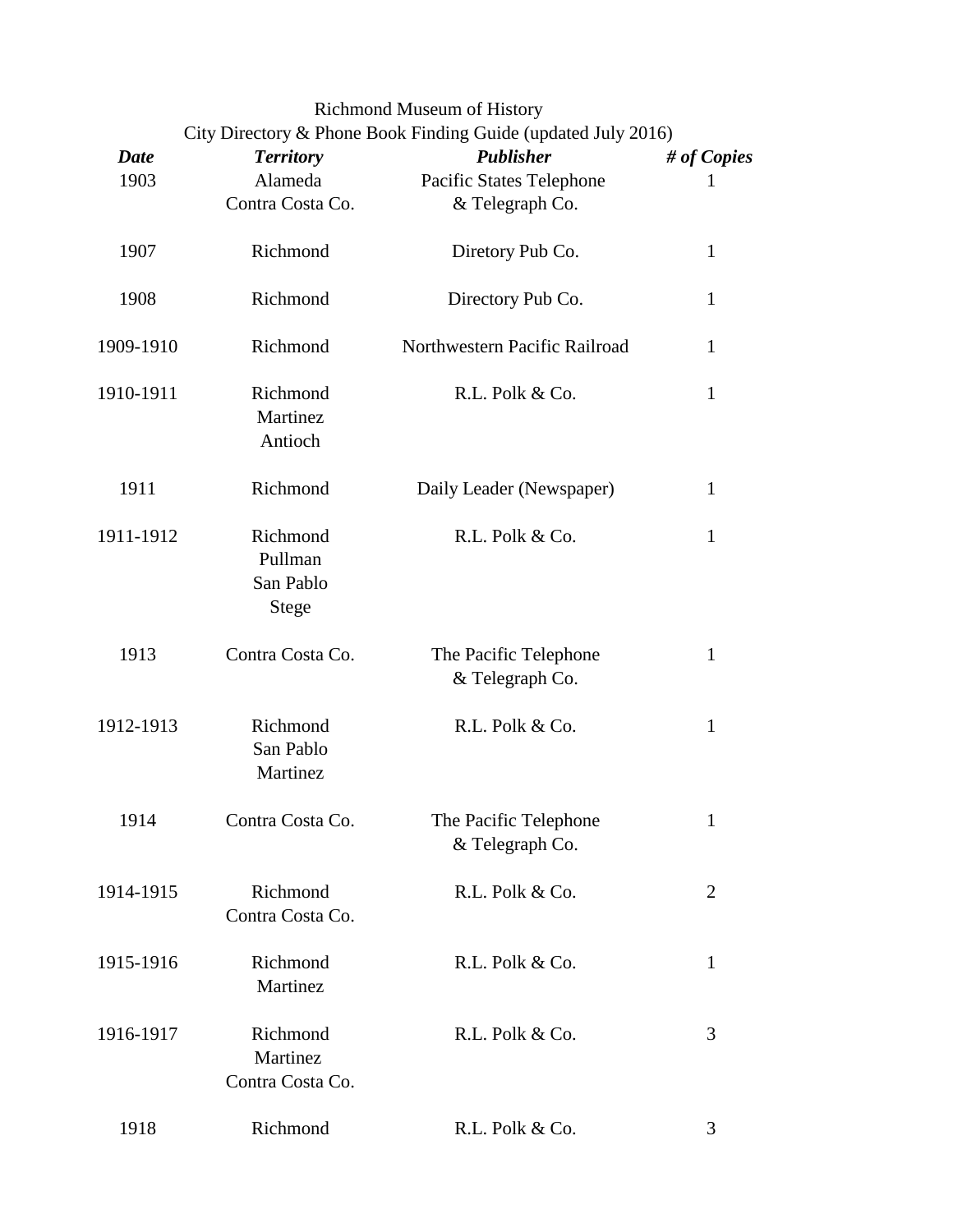|           | Martinez                                                              |                                          |                |
|-----------|-----------------------------------------------------------------------|------------------------------------------|----------------|
| 1920      | Richmond<br>Pullman<br><b>Stege</b>                                   | Western Directory Co.                    | $\overline{2}$ |
| 1921      | Richmond<br>Pullman<br>Stege<br>San Pablo<br>El Cerrito               | Western Directory & Co.                  | $\overline{2}$ |
| 1921      | Richmond<br>Martinez                                                  | R.L. Polk & Co.                          | $\mathbf{1}$   |
| 1922-1923 | Richmond<br>Pullman<br>San Pablo<br>El Cerrito (Rust)<br><b>Stege</b> | R.L. Polk & Co.                          | $\mathbf{1}$   |
| 1923      | Richmond<br>Martinez                                                  | R.L. Polk & Co.                          | 3              |
| 1925      | Richmond<br>Martinez                                                  | R.L. Polk & Co.                          | 3              |
| 1925      | Richmond<br>Contra Costa Co.                                          | The Pacific Telephone<br>& Telegraph Co. | 1              |
| 1926      | Richmond<br>Martinez                                                  | R.L. Polk & Co.                          | $\overline{2}$ |
| 1927      | Richmond<br>Martinez                                                  | R.L. Polk & Co.                          | $\overline{2}$ |
| 1928      | Richmond<br>Martinez                                                  | R.L. Polk & Co.                          | 3              |
| 1929      | Richmond<br>Martinez                                                  | R.L. Polk & Co.                          | $\overline{2}$ |
| 1930      | Richmond<br>Martinez                                                  | R.L. Polk & Co.                          | $\overline{2}$ |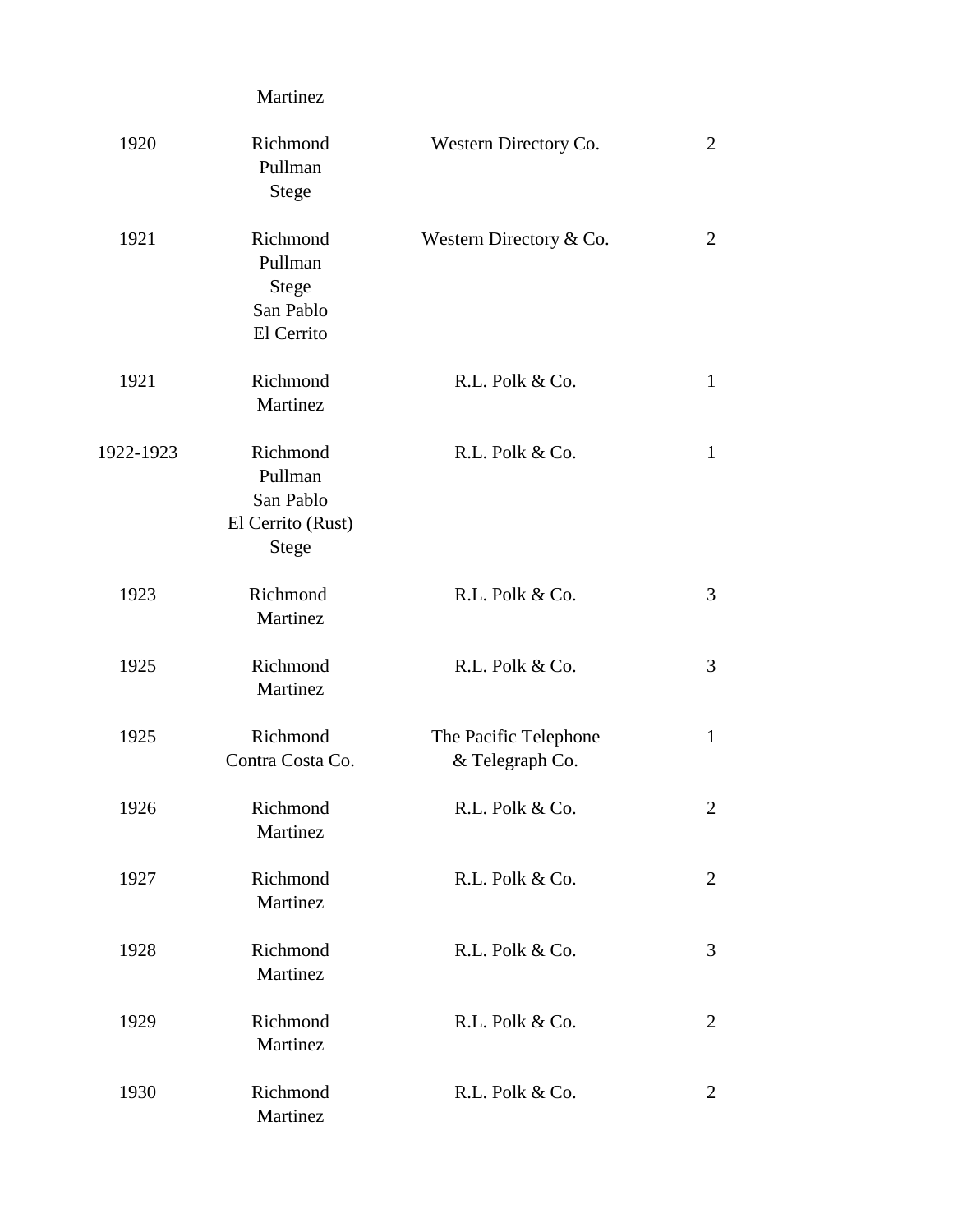| 1932      | Richmond<br>Martinez               | R.L. Polk & Co.                          | $\overline{4}$ |
|-----------|------------------------------------|------------------------------------------|----------------|
| 1934      | Richmond<br>Martinez               | R.L. Polk & Co.                          | $\overline{2}$ |
| 1934      | Contra Costa Co.                   | The Pacific Telephone<br>& Telegraph Co. | $\overline{2}$ |
| 1935      | Contra Costa Co.                   | The Pacific Telephone<br>& Telegraph Co. | $\mathbf{1}$   |
| 1937      | Richmond<br>Martinez               | R.L. Polk & Co.                          | $\overline{2}$ |
| 1938      | Richmond                           | Unknown                                  | $\mathbf{1}$   |
| 1939      | Richmond<br>Martinez               | R.L. Polk & Co.                          | 3              |
| 1940      | Richmond<br>Martinez               | R.L. Polk & Co.                          | $\overline{2}$ |
| 1940      | Contra Costa Co.                   | The Pacific Telephone<br>& Telegraph Co. | $\mathbf{1}$   |
| 1941      | Contra Costa Co.                   | The Pacific Telephone<br>& Telegraph Co. | $\mathbf{1}$   |
| 1942      | Richmond<br>Martinez<br>El Cerrito | R.L. Polk & Co.                          | 3              |
| 1943      | Contra Costa Co.                   | The Pacific Telephone<br>& Telegraph Co. | $\mathbf{1}$   |
| 1945      | Contra Costa Co.                   | The Pacific Telephone<br>& Telegraph Co. | $\mathbf{1}$   |
| 1947      | Richmond                           | The Pacific Telephone<br>& Telegraph Co. | $\mathbf{1}$   |
| 1947-1948 | Richmond                           | R.L. Polk & Co.                          | 4              |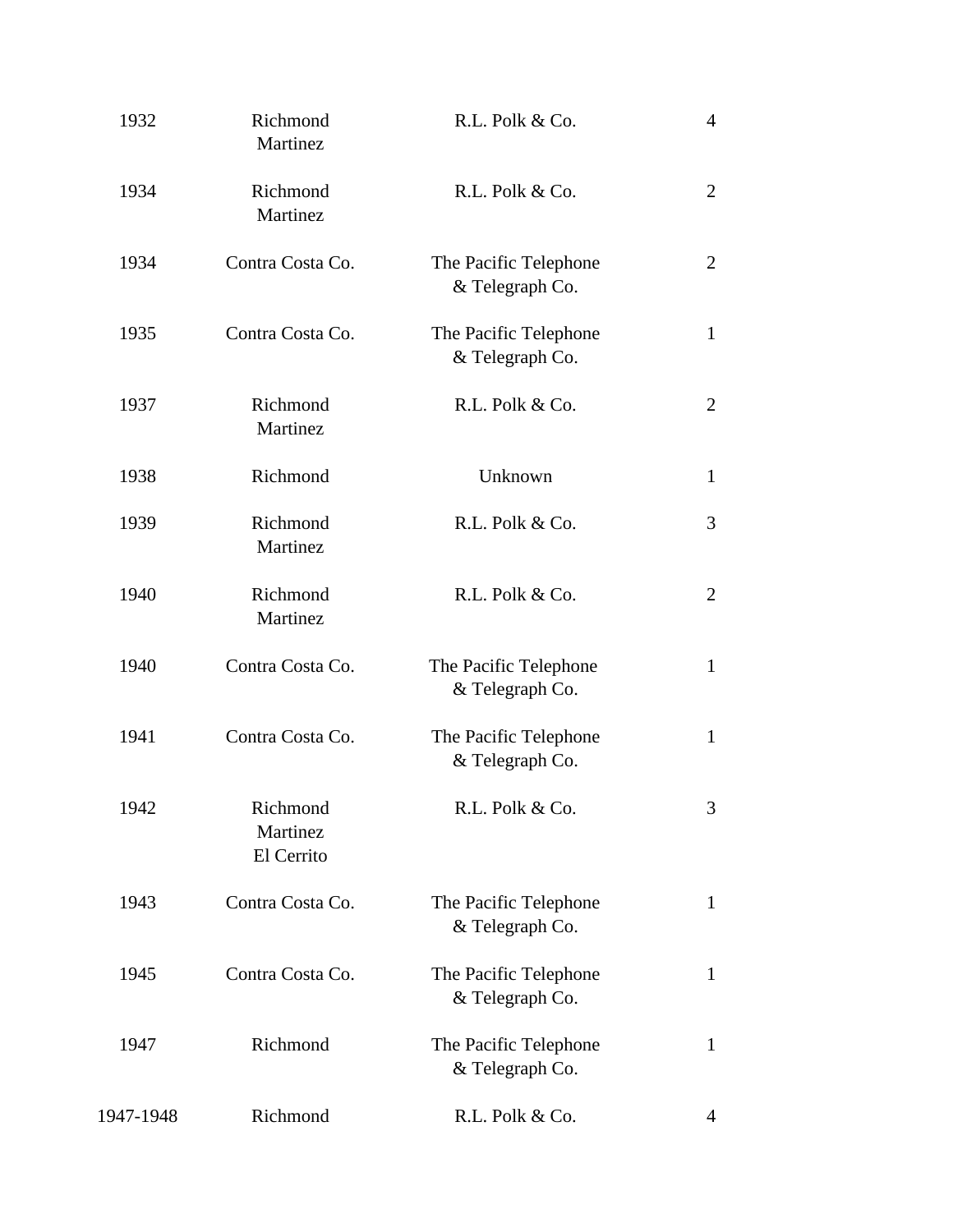| 1949      | Richmond                            | The Pacific Telephone<br>& Telegraph Co. | $\mathbf{1}$   |
|-----------|-------------------------------------|------------------------------------------|----------------|
| 1950      | Richmond                            | R.L. Polk & Co.                          | $\overline{4}$ |
| 1953      | Richmond                            | R.L. Polk & Co.                          | 5              |
| 1954-1955 | Richmond                            | R.L. Polk & Co.                          | 3              |
| 1955      | Richmond<br>San Pablo<br>El Cerrito | The Pacific Telephone<br>& Telegraph Co. | $\mathbf{1}$   |
| 1956      | Richmond                            | R.L. Polk & Co.                          | 5              |
| 1957      | Richmond                            | R.L. Polk & Co.                          | $\overline{4}$ |
| 1958      | Richmond                            | R.L. Polk & Co.                          | 2              |
| 1960      | Richmond                            | R.L. Polk & Co.                          | $\overline{2}$ |
| 1961      | Richmond                            | R.L. Polk & Co.                          | 5              |
| 1961      | Richmond                            | Pacific Telephone                        | $\mathbf{1}$   |
| 1962      | Richmond                            | Pacific Telephone                        | $\mathbf{1}$   |
| 1962-1963 | Richmond                            | R.L. Polk & Co.                          | $\overline{2}$ |
| 1963      | Richmond                            | Pacific Telephone                        | 1              |
| 1964      | Richmond                            | Pacific Telephone                        | $\mathbf{1}$   |
| 1964-1965 | Richmond                            | R.L. Polk & Co.                          | 3              |
| 1965      | Richmond                            | Pacific Telephone                        | $\overline{2}$ |
| 1967      | Richmond                            | Pacific Telephone                        | $\overline{2}$ |
| 1968      | Richmond                            | Pacific Telephone                        | $\mathbf{1}$   |
| 1969      | Richmond                            | Pacific Telephone                        | 2              |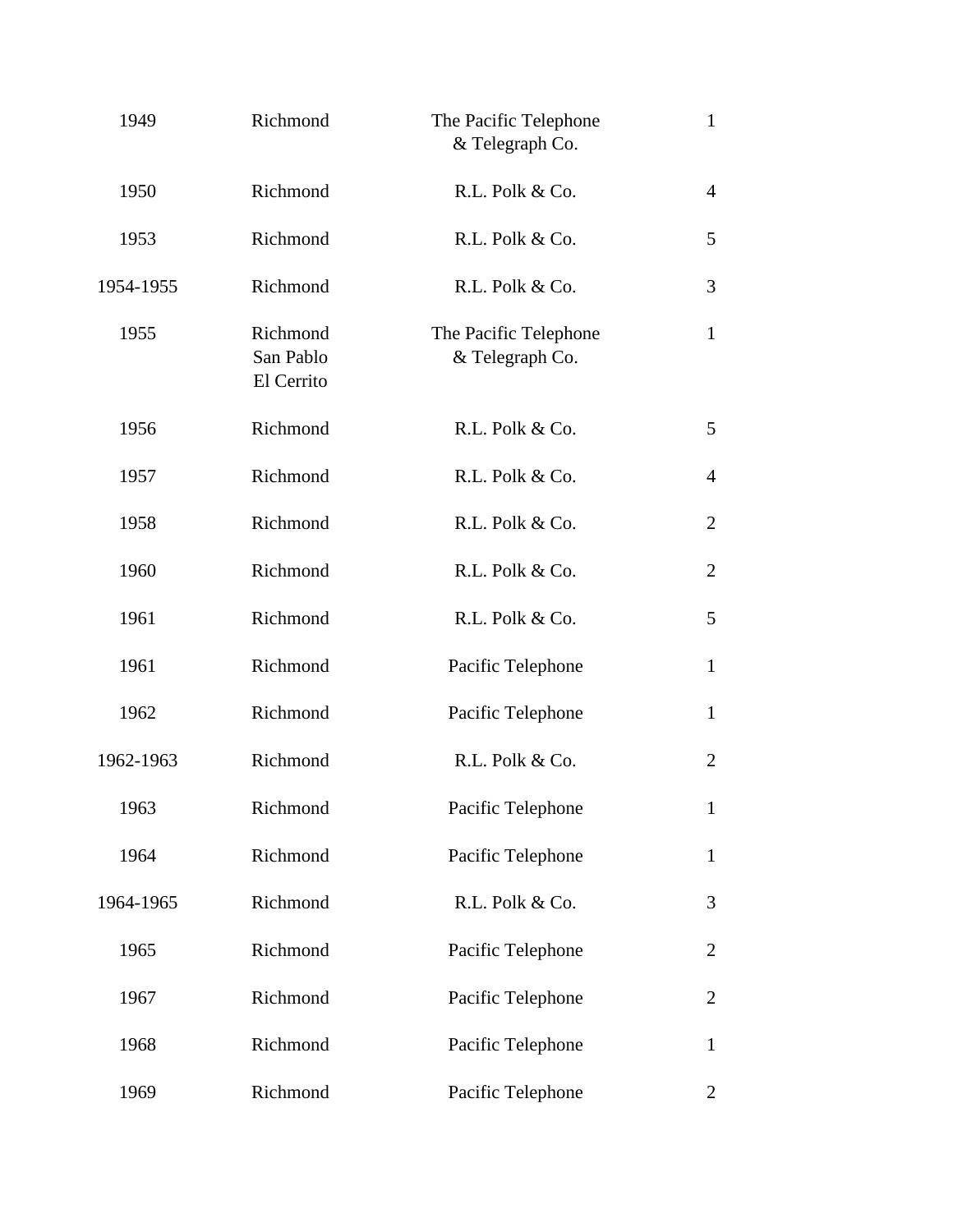| 1970 | West Contra Costa Co. | Pacific Telephone     | $\mathbf{1}$   |
|------|-----------------------|-----------------------|----------------|
| 1972 | West Contra Costa Co. | Pacific Telephone     | $\overline{2}$ |
| 1974 | West Contra Costa Co. | Pacific Telephone     | $\mathbf{1}$   |
| 1975 | West Contra Costa Co. | Pacific Telephone     | $\overline{2}$ |
| 1976 | West Contra Costa Co. | Pacific Telephone     | $\mathbf{1}$   |
| 1977 | West Contra Costa Co. | Pacific Telephone     | $\mathbf{1}$   |
| 1978 | West Contra Costa Co. | Pacific Telephone     | $\mathbf{1}$   |
| 1978 | San Pablo             | <b>CCC Publishers</b> | $\mathbf{1}$   |
| 1979 | West Contra Costa Co. | Pacific Telephone     | $\mathbf{1}$   |
| 1980 | West Contra Costa Co. | Pacific Telephone     | $\mathbf{1}$   |
| 1981 | West Contra Costa Co. | Pacific Telephone     | $\mathbf{1}$   |
| 1982 | West Contra Costa Co. | Pacific Telephone     | $\mathbf{1}$   |
| 1983 | West Contra Costa Co. | Pacific Telephone     | $\mathbf{1}$   |
| 1984 | West Contra Costa Co. | Pacific Bell          | $\mathbf{1}$   |
| 1985 | West Contra Costa Co. | Pacific Bell          | $\mathbf{1}$   |
| 1987 | West Contra Costa Co. | Pacific Bell          | $\mathbf{1}$   |
| 1992 | West Contra Costa Co. | Pacific Bell          | $\overline{2}$ |
| 1993 | West Contra Costa Co. | Pacific Bell          | 2              |
| 1994 | West Contra Costa Co. | Pacific Bell          | $\overline{2}$ |
| 1995 | West Contra Costa Co. | Pacific Bell          | 1              |
| 1996 | West Contra Costa Co. | Pacific Bell          | $\overline{2}$ |
| 1997 | West Contra Costa Co. | Pacific Bell          | 1              |